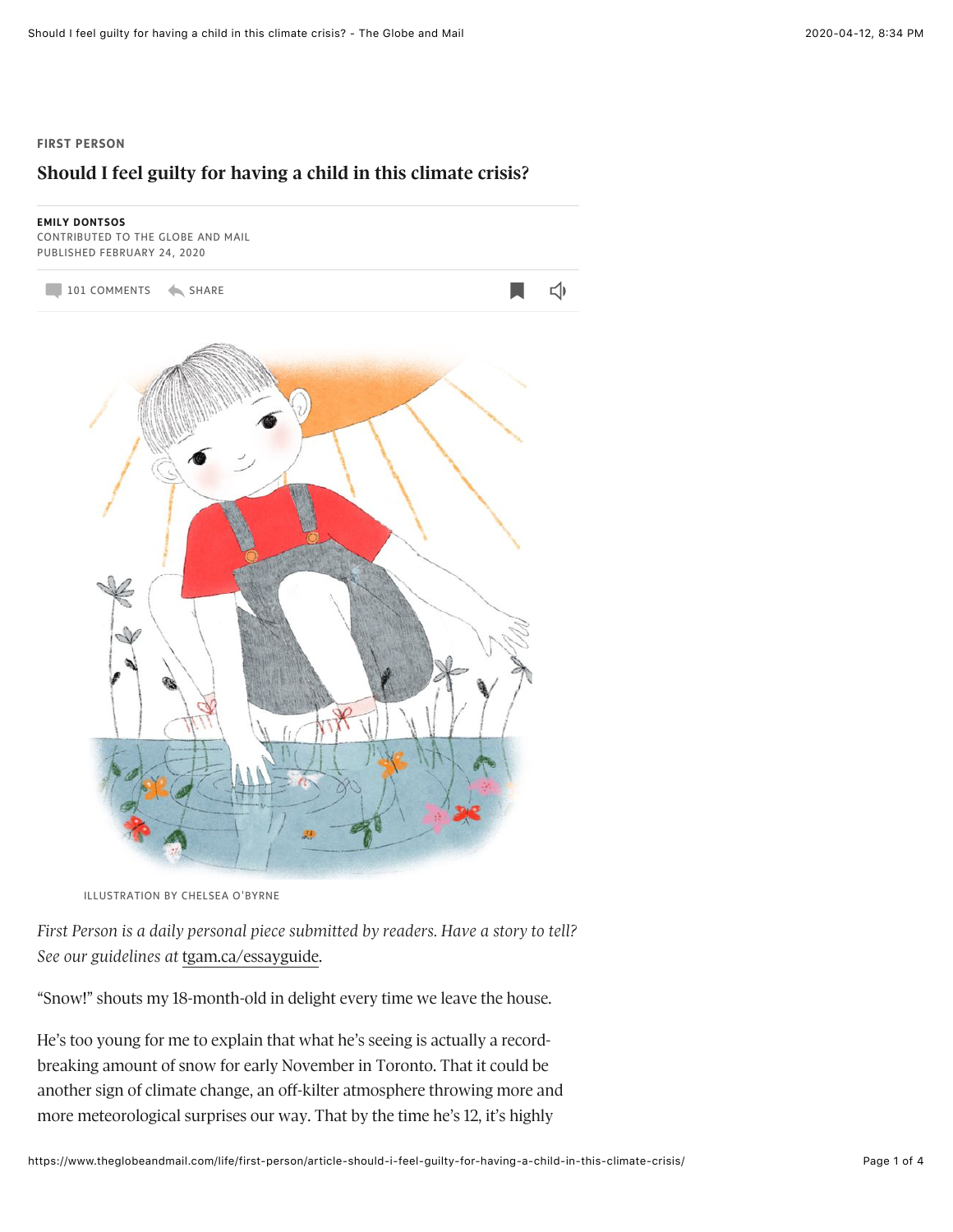likely we'll have gone past the point of no return. A 2018 report by the United Nations states that by 2030, we need to cut carbon dioxide emissions by 45 per cent or it'll be impossible to limit global warming to an increase of 1.5 C by 2100.

He's too little for all of that, and so his eyes shine with the mystery and majesty of the early November snow.

I discovered I was pregnant with him one August morning in the bathroom at work. I kept the news to myself until I got home that night and told my husband he'd soon be a father. Those secret hours were the only ones that belonged to just me and my boy, then just a miraculous flicker of life deep inside of me.

What would the future look like for this new human we'd created? I wondered. I knew that climate change was spiralling out of control; I had read a report from an Australian-based think tank in which some scientists warned that humanity could go extinct before I have a chance to die an old woman in my bed. We'd thought long and hard about whether it was responsible to bring a new life into this reality of uncertainty and, it often feels, chaos.

We were aware that having children is one of the worst things you can do for the environment.

Ultimately, biology and blind optimism – that maybe things would turn around, that maybe it wouldn't be so bad, that we'd raise an engaged citizen capable of changing the world – won out. And so that day, for those few hours, I harboured my secret and hoped that the world would be good to this innocent being who hadn't asked to be born into a world in crisis.

Now a toddler, nature is a dreamscape to him, full of curiosities to examine and explore. The way a butterfly balances with such stillness on the edge of a delicate leaf before spreading its wings wide and fluttering into the distance. The way a puddle ripples when you dip your finger into its murkiness. The way a lone ant seems to possess such determination as it goes about its business.

At what point will he understand that the love of nature we share comes with a great responsibility to protect it? When will he discover that many of the birds he finds so delightful as they hop around our front yard are dying off in droves? How will I tell him that the Arctic he learns about in books is melting away and starting to take entire species with it?

How will I break the news that Australia is burning, the Amazon rain forest is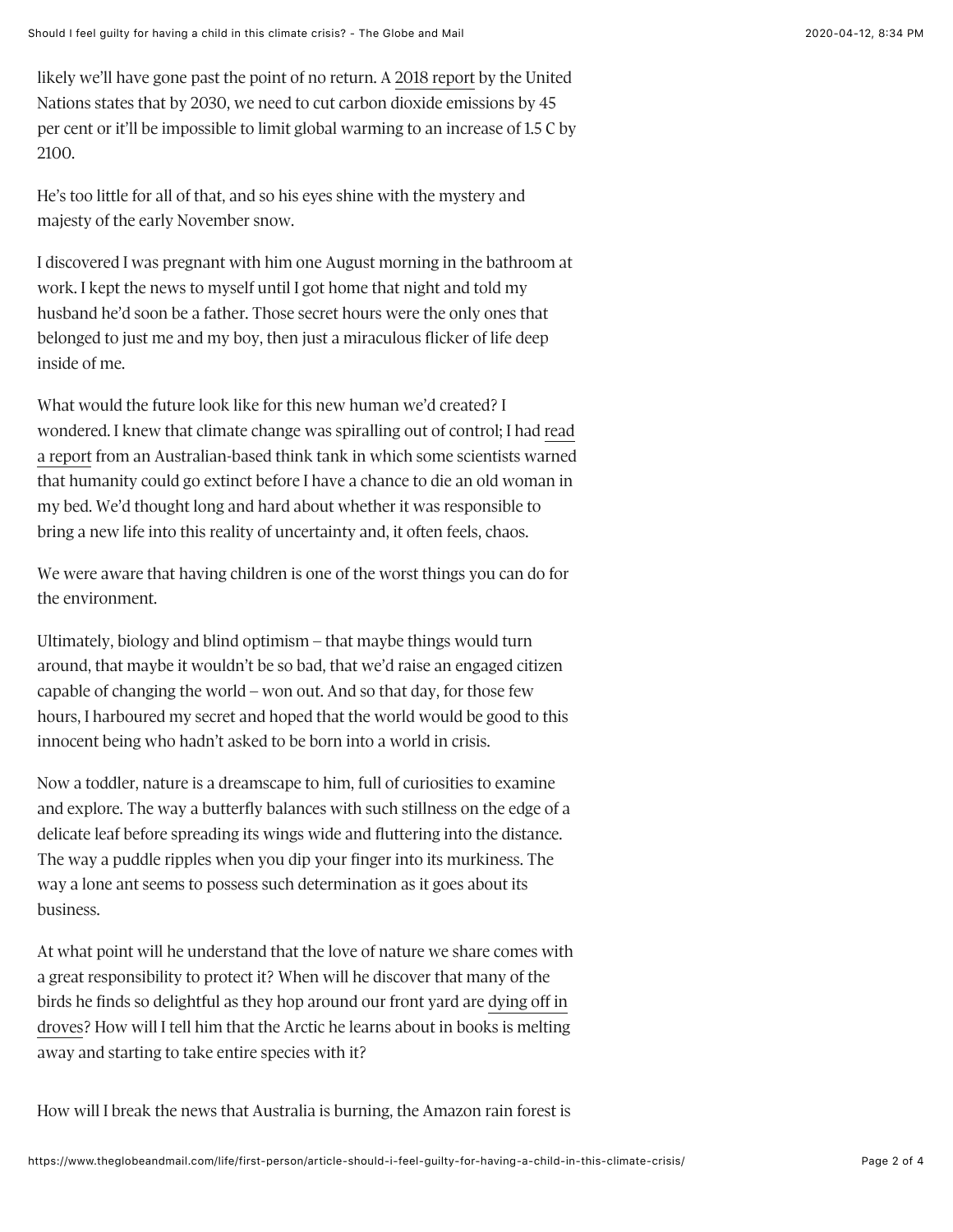being destroyed and hurricanes are increasingly wiping out entire communities because humans weighed profit or preservation and chose profit?

Parenting has always been a million tiny heartbreaks, but parenting in the time of climate change comes with its own unique ache. Each time I see that sparkle in my son's eyes as he holds out his hand to touch a flower or examines tiny blades of grass between his fingers or gazes into the verdant trees that sway in the summer wind, I'm desperate to bottle up his innocent admiration for the natural world so he can keep it forever.

But as a parent in the time of climate change, it's my duty to keep that bottle away from him (especially if it's plastic). Even though he doesn't know it yet, his education in protecting the present and future of our Earth has already begun. From his wardrobe of secondhand clothes to his bins of used toys acquired from local buy and sell groups, from his environmentally friendly shampoo to his reusable snack bags, we are doing what we can to limit our family's environmental impact and teach him about sustainability, even if it'll be a few years before he can say the word.

As he grows older, we'll plant trees and join shoreline cleanups, serve as citizen scientists and raise our voices for climate solutions.

Yet right now, as I watch him splash and explore, laugh and blow kisses, I wonder how long true childhood innocence can last these days. How long can I let him believe the world is an inherently good place, that his future is secure simply because he is loved? How long until he finds out that the Earth that feels so firm beneath his feet is actually hovering on the precipice of  $-$  what? Total destruction within our lifetimes? Within two generations, three, four? How long will it take?

But like every parent in the time of climate change, I must continue to break through the fear and anxiety and let that blind, but necessary optimism guide me and my family to action. The same optimism that led us to bring new life into this world in the first place, mingled with the hope I held so close that August morning.

Having a child may be the worst thing you can do for the environment, but when I look into my son's baby blues as we head outdoors and see that spark, that wonder, that love for nature that almost seems too big for his age, I am optimistic, I am hopeful.

As a parent in the time of climate change, I have to be.

*Emily Dontsos lives in Toronto.*